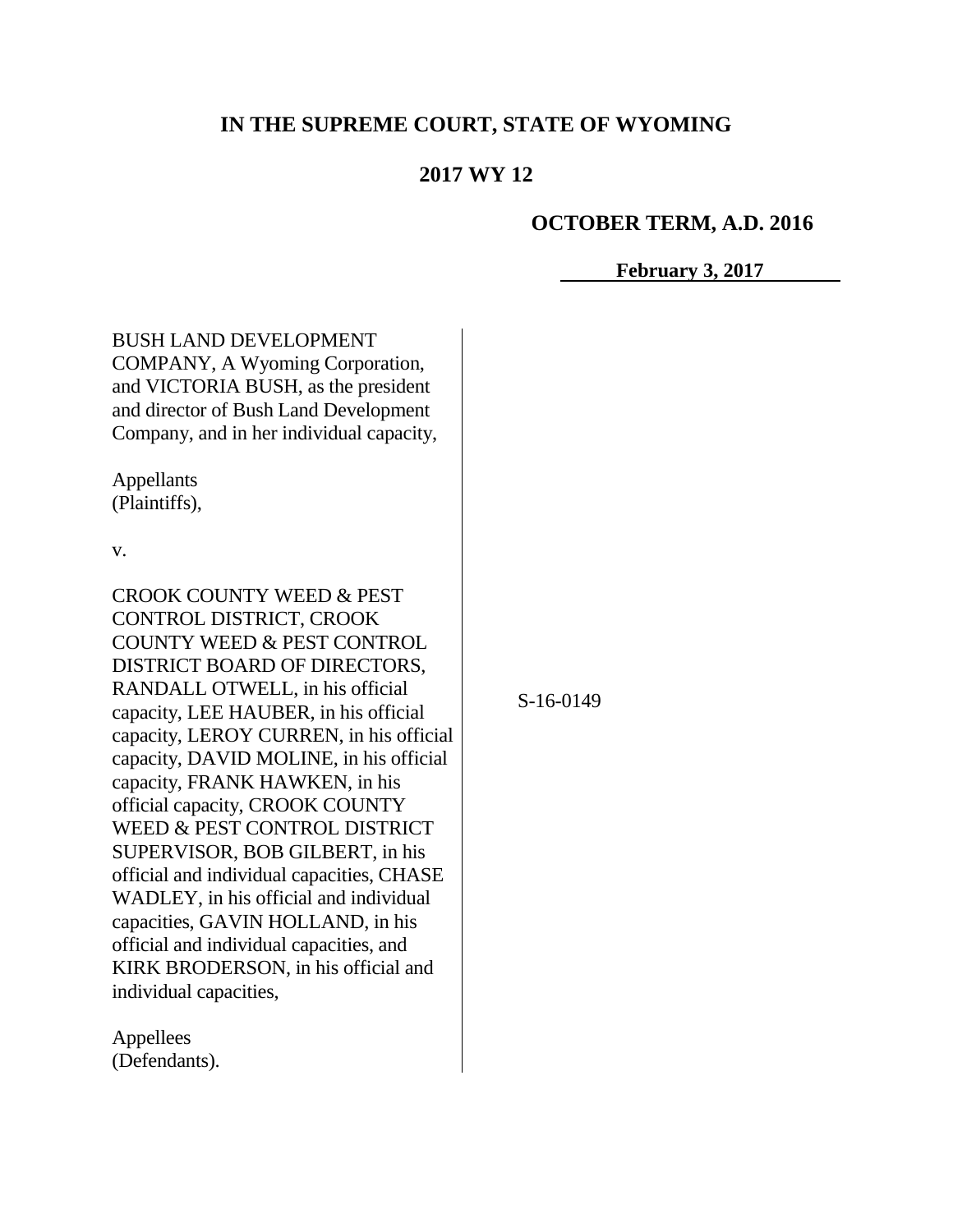# *Appeal from the District Court of Crook County* The Honorable John R. Perry, Judge

#### *Representing Appellants:*

Patrick J. Crank of Crank Legal Group, P.C., Cheyenne, Wyoming; Marci Crank Bramlet of Chapman Valdez & Lancing, Casper, Wyoming. Argument by Mr. Crank.

### *Representing Appellees:*

Rick L. Koehmstedt of Schwartz, Bon, Walker & Studer, LLC, Casper, Wyoming.

*Before BURKE, C.J., and HILL, DAVIS, FOX, and KAUTZ, JJ.*

**NOTICE: This opinion is subject to formal revision before publication in Pacific Reporter Third. Readers are requested to notify the Clerk of the Supreme Court, Supreme Court Building, Cheyenne, Wyoming 82002, of typographical or other formal errors so correction may be made before final publication in the permanent volume.**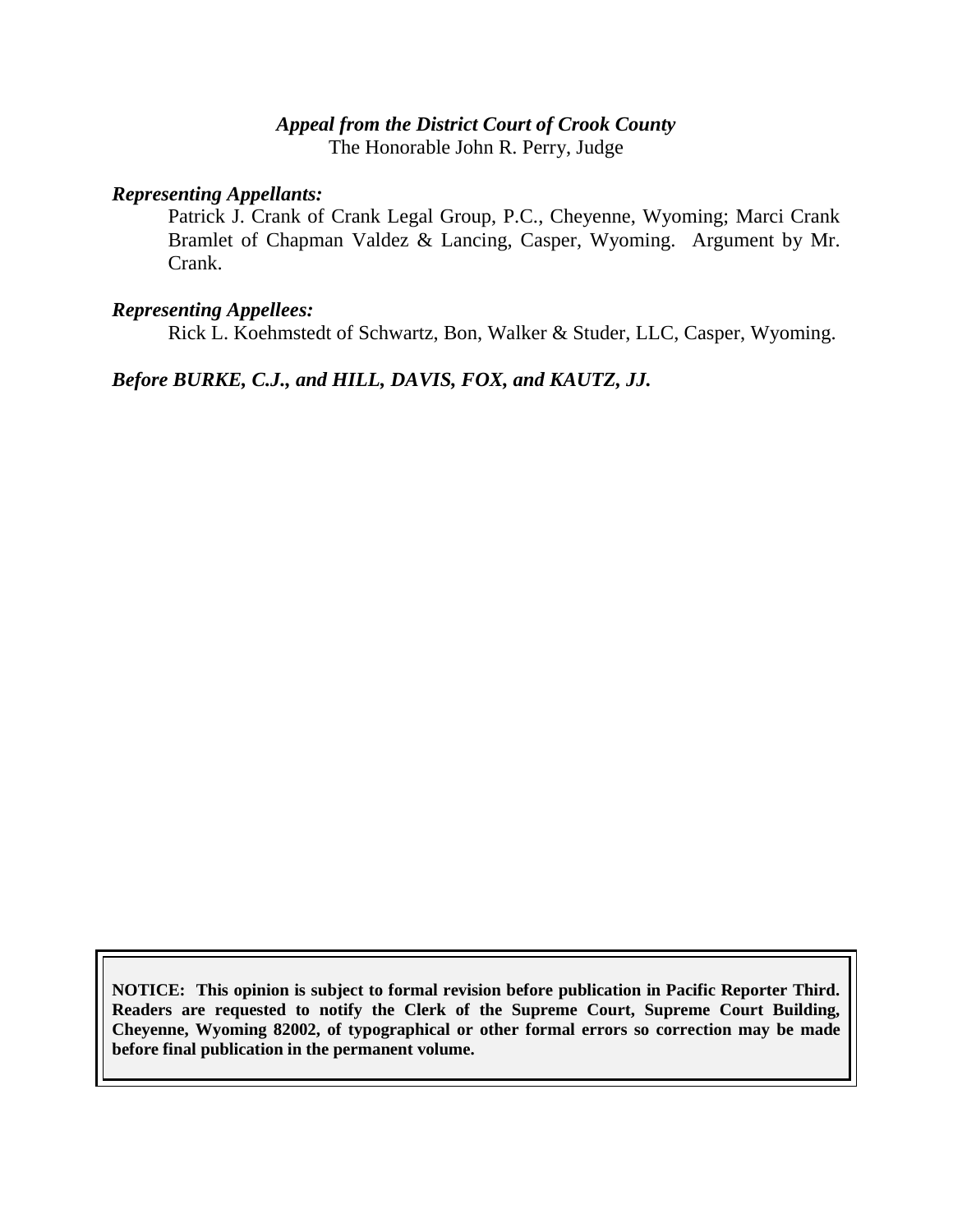**KAUTZ**, Justice.

[¶1] Appellants Bush Land Development Company and Victoria Bush (hereinafter referred to collectively as "Bush") appeal from the district court's dismissal of their statutory claim for inverse condemnation against Appellees Crook County Weed and Pest Control District, its board of directors, and four of its employees (hereinafter referred to collectively as "the District"). Bush claimed that, under Wyo. Stat. Ann. § 1-26-516 (LexisNexis 2015), it was entitled to just compensation for the loss of many trees on its property as a result of the District's improper application of herbicides.

[¶2] We affirm the district court's dismissal of the action, although on different grounds. There is a specific administrative process set forth in Wyo. Stat. Ann. § 11-5- 110 (LexisNexis 2015) for resolving claims that a weed and pest district has damaged a landowner's property. Given there is no indication in the record that Bush exhausted its administrative remedies, the inverse condemnation action was not properly before the district court.

## **ISSUE**

[¶3] The dispositive issue in this case is:

Did Bush fail to exhaust its administrative remedies before claiming inverse condemnation?

# **FACTS**

[¶4] In June 2013, the District offered to apply, at no charge, herbicides to control leafy spurge found on Bush's property which bordered the Belle Fourche River near Hulett, Wyoming. Bush agreed, and District employees sprayed the property on June 18 through 21, 2013. Soon after the District completed the spraying, Bush noticed that many trees in the area of the spraying were dying. The Wyoming Department of Agriculture investigated the matter and reported:

> [The District] did not purposefully mis-apply the pesticides Tordon & Rifle along the Belle Fourche river bottom zones near Hulett. However applications were not in compliance with herbicide labels. Applications were made over shallow water tables, on steep banks that could pose run off risks into the river, and certainly in between days of adverse wet weather conditions. Tordon labeling specifically warns not to apply directly to water, to areas where surface water is present, or to intertidal areas below the mean high water marks. [sic] To also NOT make applications when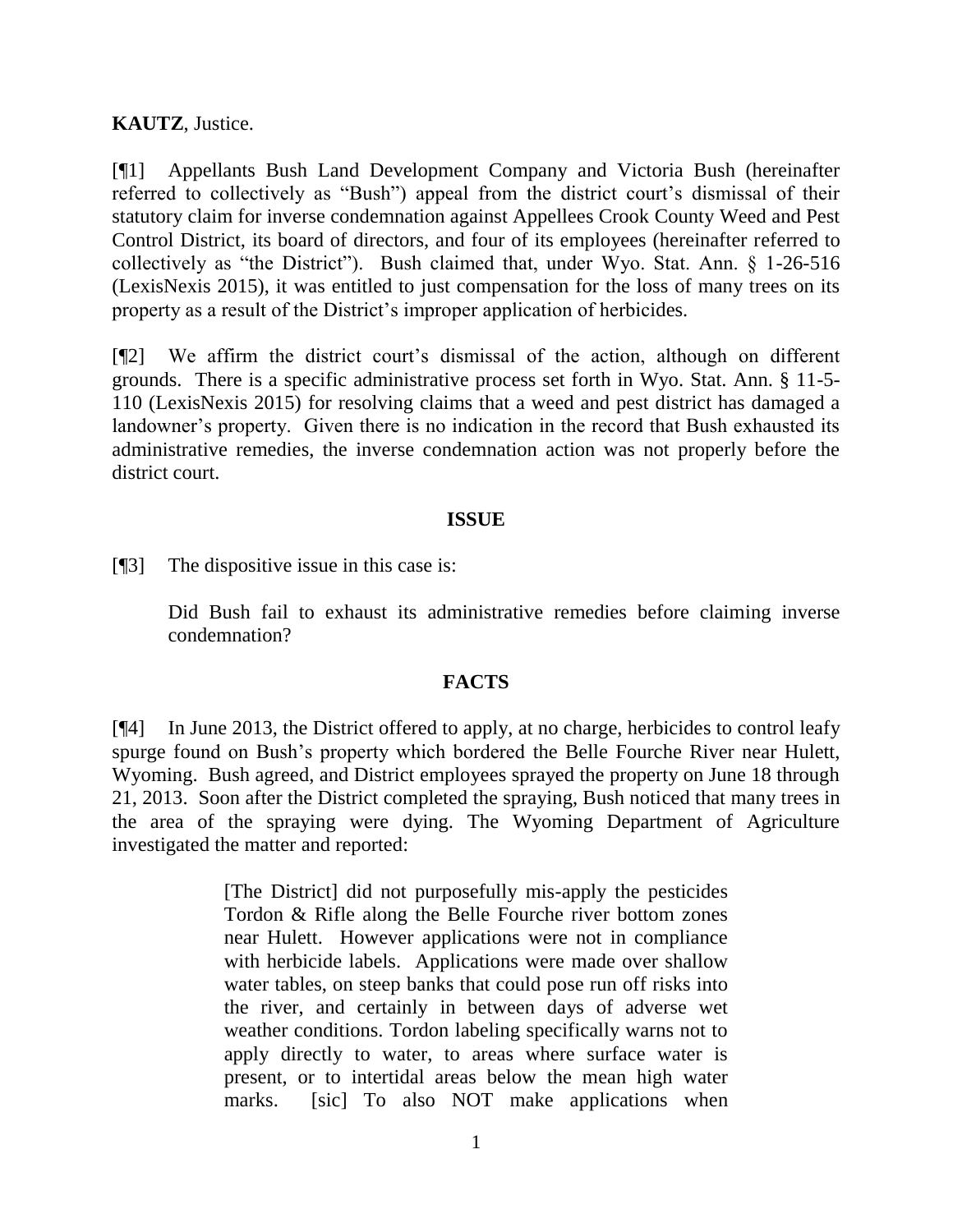circumstances favor movement from treatment sites. Tordon also should not be applied within the root zone of desirable trees. . . . Soil and [v]egetative sample analysis also confirm Tordon/Rifle pesticide residues. [sic] Corroborating that pesticides were indeed a direct cause for riparian zone trees and plants dropping leaves, changing colors, and showing signs of low vigor.

[¶5] Bush submitted a notice of governmental claim to the District on June 8, 2015, stating that the "negligent application" of herbicides killed numerous trees on its property. There is no indication in the record that the District ever took action on the governmental claim. On June 18, 2015, Bush filed this inverse condemnation action in district court. The complaint stated the District "damaged land and real property owned by [Bush] through [its] actions of spraying herbicide in violation of label directions and outside of appropriate/approved areas."

[¶6] The District's board of directors and employees filed separate motions to dismiss, asserting that the action was not proper under the inverse condemnation statute. The District joined in the motions to dismiss. The district court held a hearing on the matter and subsequently dismissed Bush's claim. Bush filed a timely notice of appeal.

## **STANDARD OF REVIEW**

[¶7] When reviewing a district court's decision granting a motion to dismiss, we perform a *de novo* review of the same materials considered by the district court*. Sorensen v. State Farm Auto. Ins. Co.,* 2010 WY 101, ¶ 7, 234 P.3d 1233, 1235-36 (Wyo. 2010). We consider the complaint and any incorporated attachments in our review. *See Irene v. Seneca Ins. Co.,* 2014 WY 145, 337 P.3d 483 (Wyo. 2014); *Ridgerunner, LLC v. Meisinger,* 2013 WY 31, 297 P.3d 110 (Wyo. 2013).

> "When reviewing a W.R.C.P. 12(b)(6) dismissal, this Court accepts all facts stated in the complaint as being true and views them in the light most favorable to the plaintiff. We will sustain a [W.R.C.P. 12\(b\)\(6\)](http://www.westlaw.com/Link/Document/FullText?findType=L&pubNum=1006377&cite=WYRRCPR12&originatingDoc=I2aecf842f56711d9b386b232635db992&refType=LQ&originationContext=document&vr=3.0&rs=cblt1.0&transitionType=DocumentItem&contextData=(sc.Search)) dismissal only when it is certain from the face of the complaint that the plaintiff cannot assert any facts which would entitle him to relief."

*Herrig v. Herrig,* [844 P.2d 487, 490 \(Wyo.1992\)](http://www.westlaw.com/Link/Document/FullText?findType=Y&serNum=1992221510&pubNum=661&originatingDoc=I2aecf842f56711d9b386b232635db992&refType=RP&fi=co_pp_sp_661_490&originationContext=document&vr=3.0&rs=cblt1.0&transitionType=DocumentItem&contextData=(sc.Search)#co_pp_sp_661_490) (citation omitted), *quoted in Davis v. State,* [910 P.2d 555, 560](http://www.westlaw.com/Link/Document/FullText?findType=Y&serNum=1996026767&pubNum=661&originatingDoc=I2aecf842f56711d9b386b232635db992&refType=RP&fi=co_pp_sp_661_560&originationContext=document&vr=3.0&rs=cblt1.0&transitionType=DocumentItem&contextData=(sc.Search)#co_pp_sp_661_560)  [\(Wyo.1996\).](http://www.westlaw.com/Link/Document/FullText?findType=Y&serNum=1996026767&pubNum=661&originatingDoc=I2aecf842f56711d9b386b232635db992&refType=RP&fi=co_pp_sp_661_560&originationContext=document&vr=3.0&rs=cblt1.0&transitionType=DocumentItem&contextData=(sc.Search)#co_pp_sp_661_560) Although dismissal is a drastic remedy which should be granted sparingly, *a motion to dismiss " 'is the proper method for testing the legal sufficiency of the*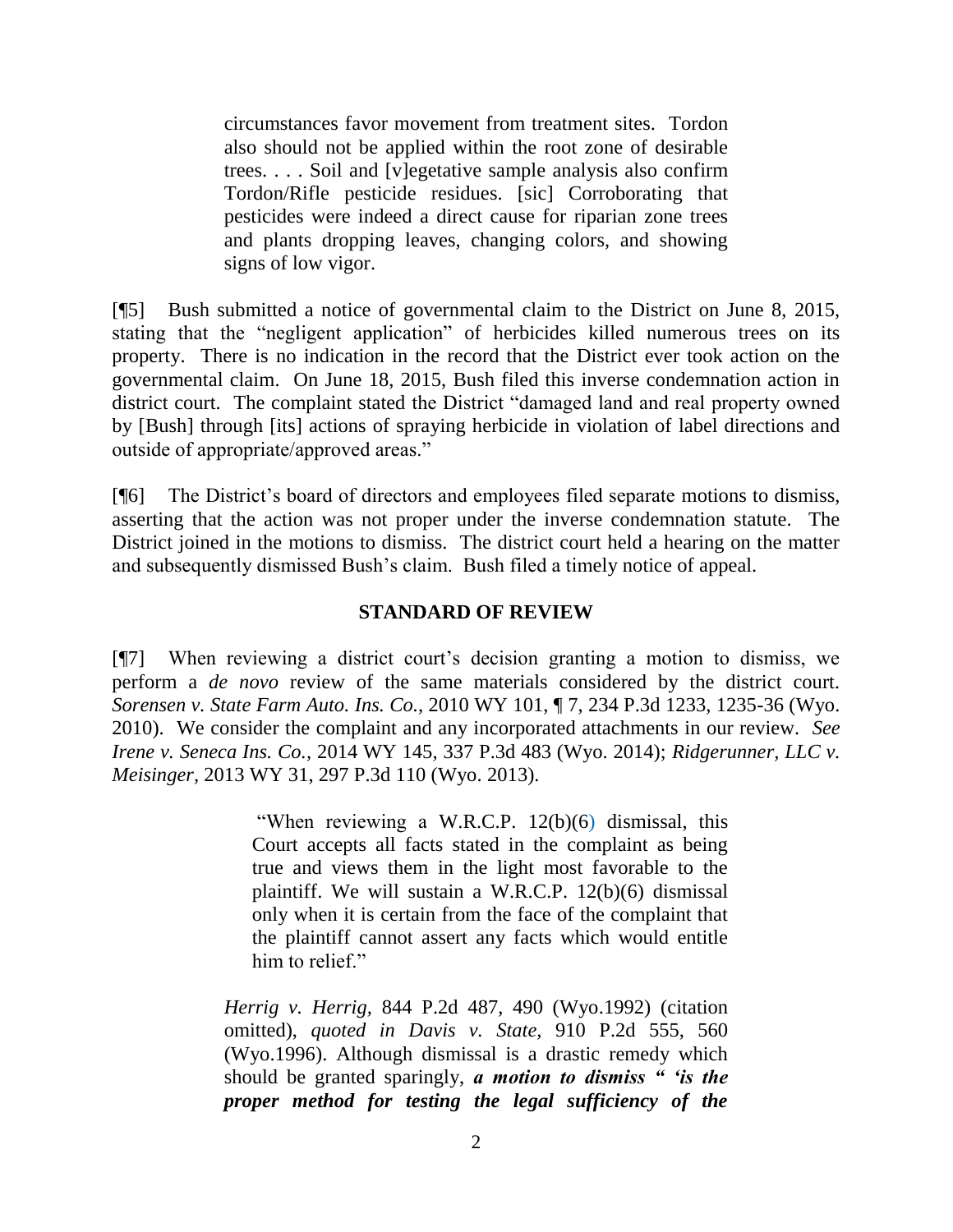*allegations and will be sustained when the complaint shows on its face that the plaintiff is not entitled to relief.' " [Feltner v. Casey Family Program,](http://www.westlaw.com/Link/Document/FullText?findType=Y&serNum=1995182863&pubNum=661&originatingDoc=I2aecf842f56711d9b386b232635db992&refType=RP&fi=co_pp_sp_661_208&originationContext=document&vr=3.0&rs=cblt1.0&transitionType=DocumentItem&contextData=(sc.Search)#co_pp_sp_661_208)* 902 P.2d 206, 208 [\(Wyo.1995\)](http://www.westlaw.com/Link/Document/FullText?findType=Y&serNum=1995182863&pubNum=661&originatingDoc=I2aecf842f56711d9b386b232635db992&refType=RP&fi=co_pp_sp_661_208&originationContext=document&vr=3.0&rs=cblt1.0&transitionType=DocumentItem&contextData=(sc.Search)#co_pp_sp_661_208) (*quoting Mummery v. Polk,* [770 P.2d 241, 243](http://www.westlaw.com/Link/Document/FullText?findType=Y&serNum=1989036713&pubNum=661&originatingDoc=I2aecf842f56711d9b386b232635db992&refType=RP&fi=co_pp_sp_661_243&originationContext=document&vr=3.0&rs=cblt1.0&transitionType=DocumentItem&contextData=(sc.Search)#co_pp_sp_661_243)  [\(Wyo.1989\)\)](http://www.westlaw.com/Link/Document/FullText?findType=Y&serNum=1989036713&pubNum=661&originatingDoc=I2aecf842f56711d9b386b232635db992&refType=RP&fi=co_pp_sp_661_243&originationContext=document&vr=3.0&rs=cblt1.0&transitionType=DocumentItem&contextData=(sc.Search)#co_pp_sp_661_243).

*[Rissler & McMurry Co. v. State,](http://www.westlaw.com/Link/Document/FullText?findType=Y&serNum=1996128477&pubNum=661&originatingDoc=I2aecf842f56711d9b386b232635db992&refType=RP&fi=co_pp_sp_661_1160&originationContext=document&vr=3.0&rs=cblt1.0&transitionType=DocumentItem&contextData=(sc.Search)#co_pp_sp_661_1160)* 917 P.2d 1157, 1160 [\(Wyo.1996\),](http://www.westlaw.com/Link/Document/FullText?findType=Y&serNum=1996128477&pubNum=661&originatingDoc=I2aecf842f56711d9b386b232635db992&refType=RP&fi=co_pp_sp_661_1160&originationContext=document&vr=3.0&rs=cblt1.0&transitionType=DocumentItem&contextData=(sc.Search)#co_pp_sp_661_1160) *cert. denied,* [519 U.S. 1091, 117 S.Ct. 765, 136](http://www.westlaw.com/Link/Document/FullText?findType=Y&serNum=1996238507&pubNum=708&originatingDoc=I2aecf842f56711d9b386b232635db992&refType=RP&originationContext=document&vr=3.0&rs=cblt1.0&transitionType=DocumentItem&contextData=(sc.Search))  [L.Ed.2d 712 \(1997\)](http://www.westlaw.com/Link/Document/FullText?findType=Y&serNum=1996238507&pubNum=708&originatingDoc=I2aecf842f56711d9b386b232635db992&refType=RP&originationContext=document&vr=3.0&rs=cblt1.0&transitionType=DocumentItem&contextData=(sc.Search)) (emphasis added).

*WW Enterprises, Inc. v. City of Cheyenne,* 956 P.2d 353, 355 (Wyo. 1998).

## **DISCUSSION**

## *1. Constitutional Taking/Eminent Domain Act*

[¶8] The Fifth Amendment to the United States Constitution prohibits the government from taking private property for public use without just compensation. Likewise, Wyoming Constitution art. 1, § 33, states: "Private property shall not be taken or damaged for public or private use without just compensation." Importantly, under these provisions, the government is not prohibited from taking private property; it is only prohibited from taking property without just compensation. *[Williamson County Regional](http://www.westlaw.com/Link/Document/FullText?findType=Y&serNum=1985133040&pubNum=708&originatingDoc=Ibefae0e5f57d11d9b386b232635db992&refType=RP&originationContext=document&vr=3.0&rs=cblt1.0&transitionType=DocumentItem&contextData=(sc.Search))  Planning Comm'n [v. Hamilton Bank of Johnson City,](http://www.westlaw.com/Link/Document/FullText?findType=Y&serNum=1985133040&pubNum=708&originatingDoc=Ibefae0e5f57d11d9b386b232635db992&refType=RP&originationContext=document&vr=3.0&rs=cblt1.0&transitionType=DocumentItem&contextData=(sc.Search))* 473 U.S. 172, 194-95, 105 S. Ct. [3108, 3120-21, 87 L.](http://www.westlaw.com/Link/Document/FullText?findType=Y&serNum=1985133040&pubNum=708&originatingDoc=Ibefae0e5f57d11d9b386b232635db992&refType=RP&originationContext=document&vr=3.0&rs=cblt1.0&transitionType=DocumentItem&contextData=(sc.Search)) Ed. 2d 126 (1985); *Rissler,* 917 P.2d at 1162.

[¶9] Eminent domain is the "'power of the sovereign to take private property for the public use without the owner's consent.'" 4 Tiffany Real Prop. § 1252 (3d ed. 2016). The government's power of eminent domain is exercised through condemnation proceedings. *See id.* However, when the government takes private property without using formal condemnation proceedings, a landowner can bring an inverse condemnation action to recover just compensation. *United States v. Clarke*[, 445 U.S. 253, 257, 100 S.](http://www.westlaw.com/Link/Document/FullText?findType=Y&serNum=1980105864&pubNum=708&originatingDoc=Ic1d453d59c1e11d991d0cc6b54f12d4d&refType=RP&fi=co_pp_sp_708_1130&originationContext=document&vr=3.0&rs=cblt1.0&transitionType=DocumentItem&contextData=(sc.Search)#co_pp_sp_708_1130)  [Ct. 1127, 1130, 63 L. Ed. 2d 373 \(1980\).](http://www.westlaw.com/Link/Document/FullText?findType=Y&serNum=1980105864&pubNum=708&originatingDoc=Ic1d453d59c1e11d991d0cc6b54f12d4d&refType=RP&fi=co_pp_sp_708_1130&originationContext=document&vr=3.0&rs=cblt1.0&transitionType=DocumentItem&contextData=(sc.Search)#co_pp_sp_708_1130) The United States Supreme Court explained in *First English Evangelical Lutheran Church of Glendale v. County of Los Angeles, California,* 482 U.S. 304, 316, 107 S. Ct. 2378, 2386, 96 L. Ed. 2d 250 (1987): "While the typical taking occurs when the government acts to condemn property in the exercise of its power of eminent domain, the entire doctrine of inverse condemnation is predicated on the proposition that a taking may occur without such formal proceedings."

[¶10] The Eminent Domain Act, Wyo. Stat. Ann. §§ 1-26-501 through 1-26-817 (LexisNexis 2015), governs condemnation proceedings in Wyoming. The bulk of the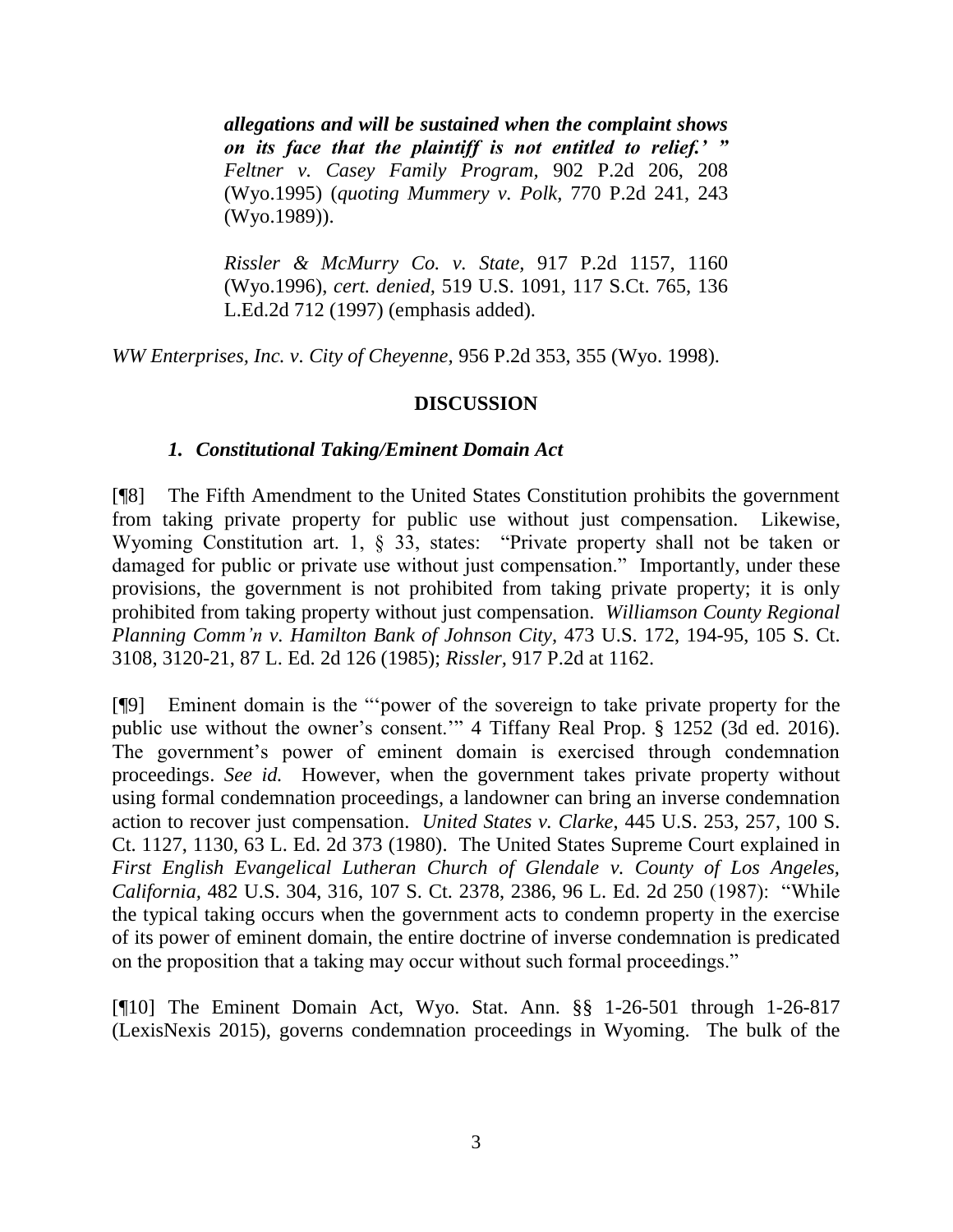Eminent Domain Act sets out the requirements and procedures for governmental entities<sup>1</sup> to exercise their powers of eminent domain consistent with the United States and Wyoming constitutions. However, in this case the District did not bring a condemnation action, so Bush brought its claim under the section of the act providing for inverse condemnation, Wyo. Stat. Ann. § 1-26-516:

> When a person possessing the power of condemnation takes possession of or damages land in which he has no interest, or substantially diminishes the use or value of land, due to activities on adjoining land without the authorization of the owner of the land or before filing an action of condemnation, the owner of the land may file an action in district court seeking damages for the taking or damage and shall be granted litigation expenses if damages are awarded to the owner.

[¶11] The inverse condemnation statute provides landowners with a specific cause of action when the government takes or damages an interest in private property without using formal condemnation procedures. *See, e.g.*, *Cheyenne Airport Bd. v. Rogers,* 707 P.2d 717, 729 (Wyo. 1985) (stating that the takings clauses "apply to cases where governmental action effectively takes or destroys a private interest in property. These situations are described as inverse condemnation."); *Smith v. Bd. of County Comm'rs of Park County, 2013 WY 3, 123, 291 P.3d 947, 954 (Wyo. 2013) (recognizing that § 1-26-*516 creates a cause of action to recover damages for an unlawful taking). *Conner v. Bd. of County Comm'rs, Natrona County,* 2002 WY 148, ¶ 30, n.10, 54 P.3d 1274, 1285, n.10 (Wyo. 2002), explained how direct and inverse condemnation work together in the context of the Eminent Domain Act:

> Inverse condemnation is distinct from eminent domain. Eminent domain refers to the legal process by which the government asserts its authority to condemn property. Inverse condemnation is a cause of action a landowner may pursue to recover just compensation for a taking of his or her

 $\overline{a}$ 

<sup>&</sup>lt;sup>1</sup> In certain circumstances, private parties in Wyoming have the right of eminent domain. Wyo. Const. art. 1, § 32 states: "Private property shall not be taken for private use unless by consent of the owner, except for private ways of necessity, and for reservoirs, drains, flumes or ditches on or across the lands of others for agricultural, mining, milling, domestic or sanitary purposes, nor in any case without due compensation." Some examples of private condemnation actions found in the Eminent Domain Act include actions by railroads (§ 1-26-810) and utility, petroleum or pipeline companies (§ 1-26-814). In addition, private ways of necessity may be condemned for various uses under § 1-26-815. Another example of private condemnation can be found in the private road procedure at Wyo. Stat. Ann. § 24-9- 101 (LexisNexis 2015). This decision does not address private condemnations.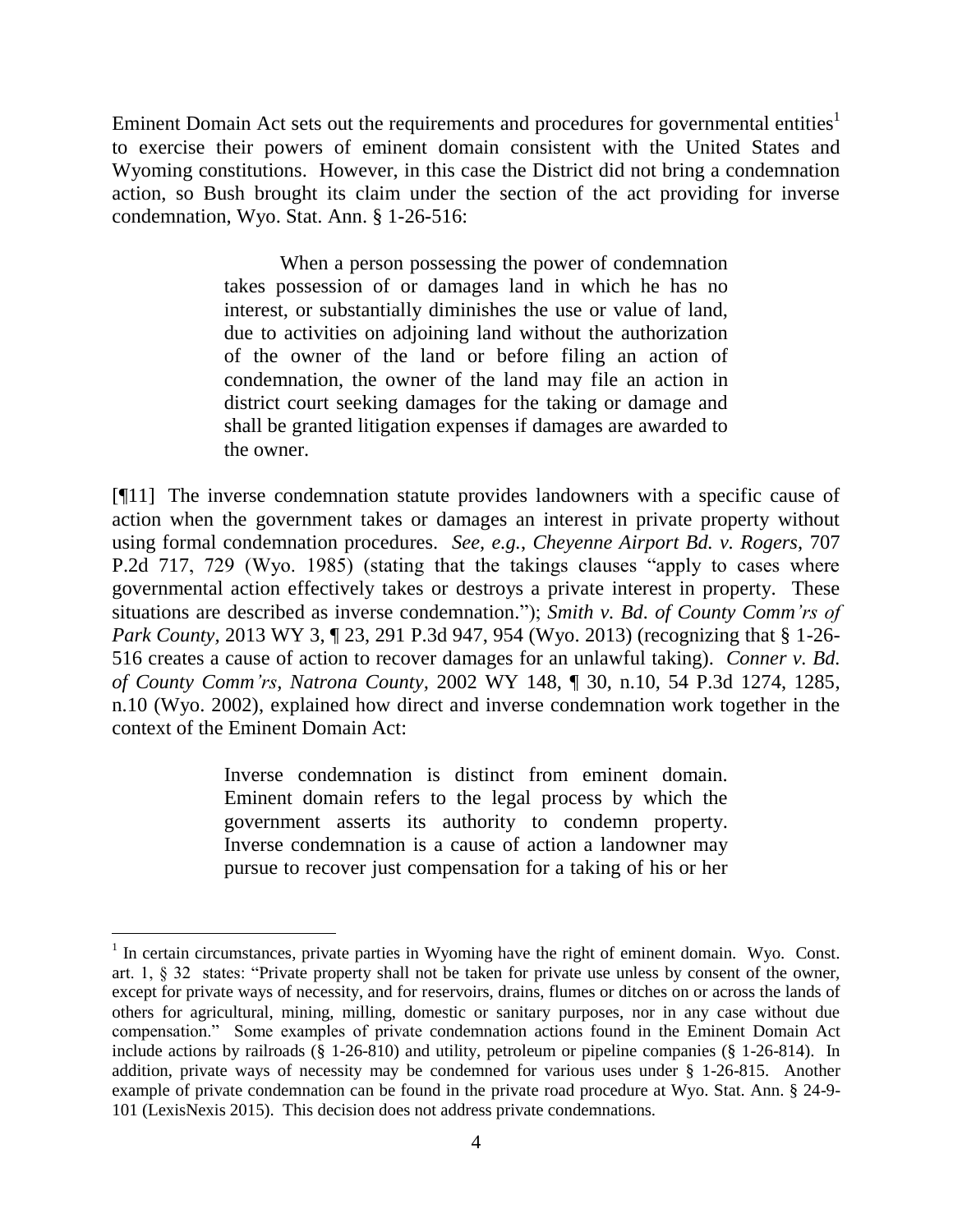property when condemnation proceedings have not been instituted.

(citations omitted).

# *2. Administrative Remedy*

[¶12] Recognizing that the government may take property as long as it provides just compensation, this Court and the United States Supreme Court have stated that a party may not bring a takings action until it has availed itself of procedures provided by the State for obtaining compensation for its property. In *Rissler,* 917 P.2d at 1162, we stated:

> "[T]he taking claim is not yet ripe [because] respondent did not seek compensation through the procedures the State has provided for doing so. The Fifth Amendment does not proscribe the taking of property; it proscribes taking without just compensation. Nor does the Fifth Amendment require that just compensation be paid in advance of, or contemporaneously with, the taking; all that is required is that a " 'reasonable, certain and adequate provision for obtaining compensation' " exist at the time of the taking. *[Regional Rail](http://www.westlaw.com/Link/Document/FullText?findType=Y&serNum=1974138446&pubNum=708&originatingDoc=Ibefae0e5f57d11d9b386b232635db992&refType=RP&fi=co_pp_sp_708_349&originationContext=document&vr=3.0&rs=cblt1.0&transitionType=DocumentItem&contextData=(sc.Search)#co_pp_sp_708_349)  Reorganization Act Cases,* [419 U.S. 102, 124-125, 95 S.Ct.](http://www.westlaw.com/Link/Document/FullText?findType=Y&serNum=1974138446&pubNum=708&originatingDoc=Ibefae0e5f57d11d9b386b232635db992&refType=RP&fi=co_pp_sp_708_349&originationContext=document&vr=3.0&rs=cblt1.0&transitionType=DocumentItem&contextData=(sc.Search)#co_pp_sp_708_349)  [335, 349, 42 L.Ed.2d 320 \(1974\)](http://www.westlaw.com/Link/Document/FullText?findType=Y&serNum=1974138446&pubNum=708&originatingDoc=Ibefae0e5f57d11d9b386b232635db992&refType=RP&fi=co_pp_sp_708_349&originationContext=document&vr=3.0&rs=cblt1.0&transitionType=DocumentItem&contextData=(sc.Search)#co_pp_sp_708_349) (quoting *[Cherokee Nation v.](http://www.westlaw.com/Link/Document/FullText?findType=Y&serNum=1890180102&pubNum=708&originatingDoc=Ibefae0e5f57d11d9b386b232635db992&refType=RP&fi=co_pp_sp_708_971&originationContext=document&vr=3.0&rs=cblt1.0&transitionType=DocumentItem&contextData=(sc.Search)#co_pp_sp_708_971)  Southern Kansas R. Co.,* [135 U.S. 641, 659, 10 S.Ct. 965,](http://www.westlaw.com/Link/Document/FullText?findType=Y&serNum=1890180102&pubNum=708&originatingDoc=Ibefae0e5f57d11d9b386b232635db992&refType=RP&fi=co_pp_sp_708_971&originationContext=document&vr=3.0&rs=cblt1.0&transitionType=DocumentItem&contextData=(sc.Search)#co_pp_sp_708_971)  [971, 34 L.Ed. 295 \(1890\)\)](http://www.westlaw.com/Link/Document/FullText?findType=Y&serNum=1890180102&pubNum=708&originatingDoc=Ibefae0e5f57d11d9b386b232635db992&refType=RP&fi=co_pp_sp_708_971&originationContext=document&vr=3.0&rs=cblt1.0&transitionType=DocumentItem&contextData=(sc.Search)#co_pp_sp_708_971). If the government has provided an adequate process for obtaining compensation, and if resort to that process "yield[s] just compensation," then the property owner "has no claim against the Government" for a taking. [*Ruckelshaus v.*] *Monsanto* [*Company* [\], 467 U.S. \[986,\]](http://www.westlaw.com/Link/Document/FullText?findType=Y&serNum=1984130892&pubNum=708&originatingDoc=Ibefae0e5f57d11d9b386b232635db992&refType=RP&fi=co_pp_sp_708_2878&originationContext=document&vr=3.0&rs=cblt1.0&transitionType=DocumentItem&contextData=(sc.Search)#co_pp_sp_708_2878)  [1013, 1018, n. 21, 104 S.Ct. \[2862,\] 2878, 2881, n. 21\[, 81](http://www.westlaw.com/Link/Document/FullText?findType=Y&serNum=1984130892&pubNum=708&originatingDoc=Ibefae0e5f57d11d9b386b232635db992&refType=RP&fi=co_pp_sp_708_2878&originationContext=document&vr=3.0&rs=cblt1.0&transitionType=DocumentItem&contextData=(sc.Search)#co_pp_sp_708_2878)  [L.Ed.2d 815 \(1984\)](http://www.westlaw.com/Link/Document/FullText?findType=Y&serNum=1984130892&pubNum=708&originatingDoc=Ibefae0e5f57d11d9b386b232635db992&refType=RP&fi=co_pp_sp_708_2878&originationContext=document&vr=3.0&rs=cblt1.0&transitionType=DocumentItem&contextData=(sc.Search)#co_pp_sp_708_2878) ]."

*Id., quoting Williamson County,* [473 U.S. at 194-95, 105 S.](http://www.westlaw.com/Link/Document/FullText?findType=Y&serNum=1985133040&pubNum=708&originatingDoc=Ibefae0e5f57d11d9b386b232635db992&refType=RP&fi=co_pp_sp_708_3120&originationContext=document&vr=3.0&rs=cblt1.0&transitionType=DocumentItem&contextData=(sc.Search)#co_pp_sp_708_3120) Ct. at 3120-21 (footnote and some citations omitted).

[¶13] *Rissler* did not discuss the Wyoming Eminent Domain Act even though it went into effect thirteen years before Rissler filed its complaint claiming that the State had temporarily and permanently deprived it of a mineral lease without just compensation. Although § 1-26-516 clearly provided an action for inverse condemnation, we required Rissler to exhaust the available administrative procedures before it could claim it had suffered a taking. *Rissler,* 917 P.2d at 1161. *See also* 29A C.J.S. *Eminent Domain* § 578 (2016) (stating "[g]enerally, a property owner claiming that his or her property has been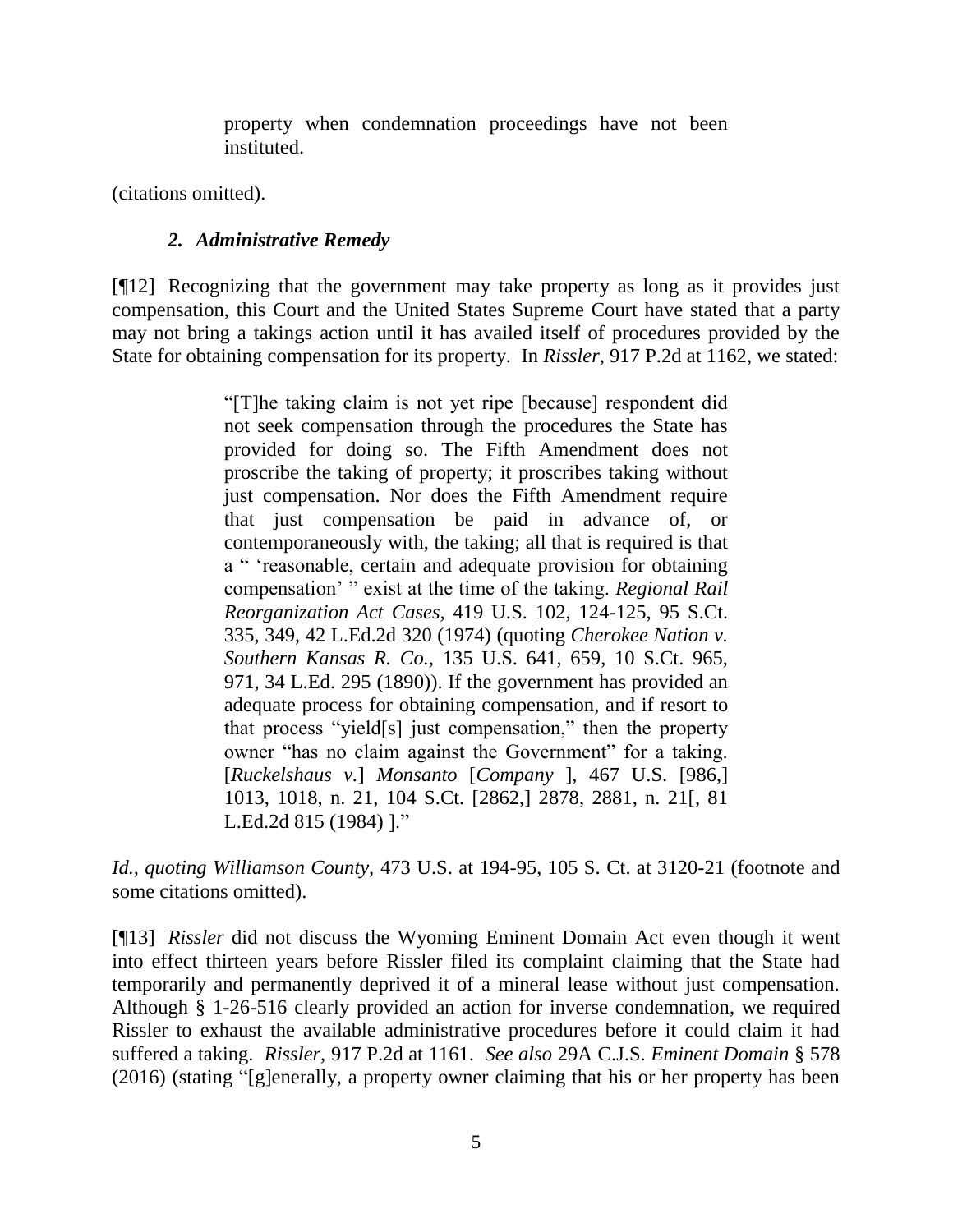taken or damaged without just compensation under the eminent domain power must exhaust his or her administrative remedies before resorting to the courts.").

[ $[14]$ ] Turning to the circumstances of the present case,  $\S 11-5-110$  establishes a process to compensate landowners damaged by weed and pest district activities:

> When the district board determines by resolution that the landowner's property has been damaged as a result of carrying out its requirements, the district board shall by resolution appoint three (3) disinterested freeholders within the district to appraise the amount of damage, upon which the district shall forthwith compensate the landowner. The landowner may file a claim for damages and is entitled to a hearing relative to the amount of damages pursuant to the Wyoming Administrative Procedure Act.

This statute provides a specific administrative remedy for a landowner when his property is "damaged as a result" of a weed and pest district "carrying out its requirements."

[ $[15]$  Wyo. Stat. Ann. § 11-5-105(a)(i) requires weed and pest district boards to "[i]mplement and pursue an effective program for the control of designated weeds and pests," and other provisions of the Weed and Pest Control Act provide the procedures for undertaking that charge. *See, e.g.*, § 11-5-109. The Department of Agriculture report attached to Bush's complaint stated: "In the summer of 2013, the Crook County Weed & Pest . . . Agency allocated resources to control Leafy Spurge invasions in the county. The Belle Fourche River zone, running through and around the town of Hulett[,] was identified as a control area. A three member [District] crew was dispatched to Hulett to work with area landowners on preferred pesticide application zones." Bush was one of those landowners.

[¶16] The District confirms in its brief that it was "carrying out its requirements" when it sprayed Bush's property:

> It is important to reiterate that the District spray crew was conducting noxious weed (leafy spurge) spraying operations in accordance with police power granted to the District by the State of Wyoming. See, e.g., Wyo. Stat. § 11- 5-109. Wyoming law specifically authorizes and directs the District to investigate and remediate infestation of weeds or pests which are liable to "spread and contribute to the injury or detriment of others." As such, while the District spray crew was present on the property and spraying with consent of Appellants, the actions of the District spray crew were in